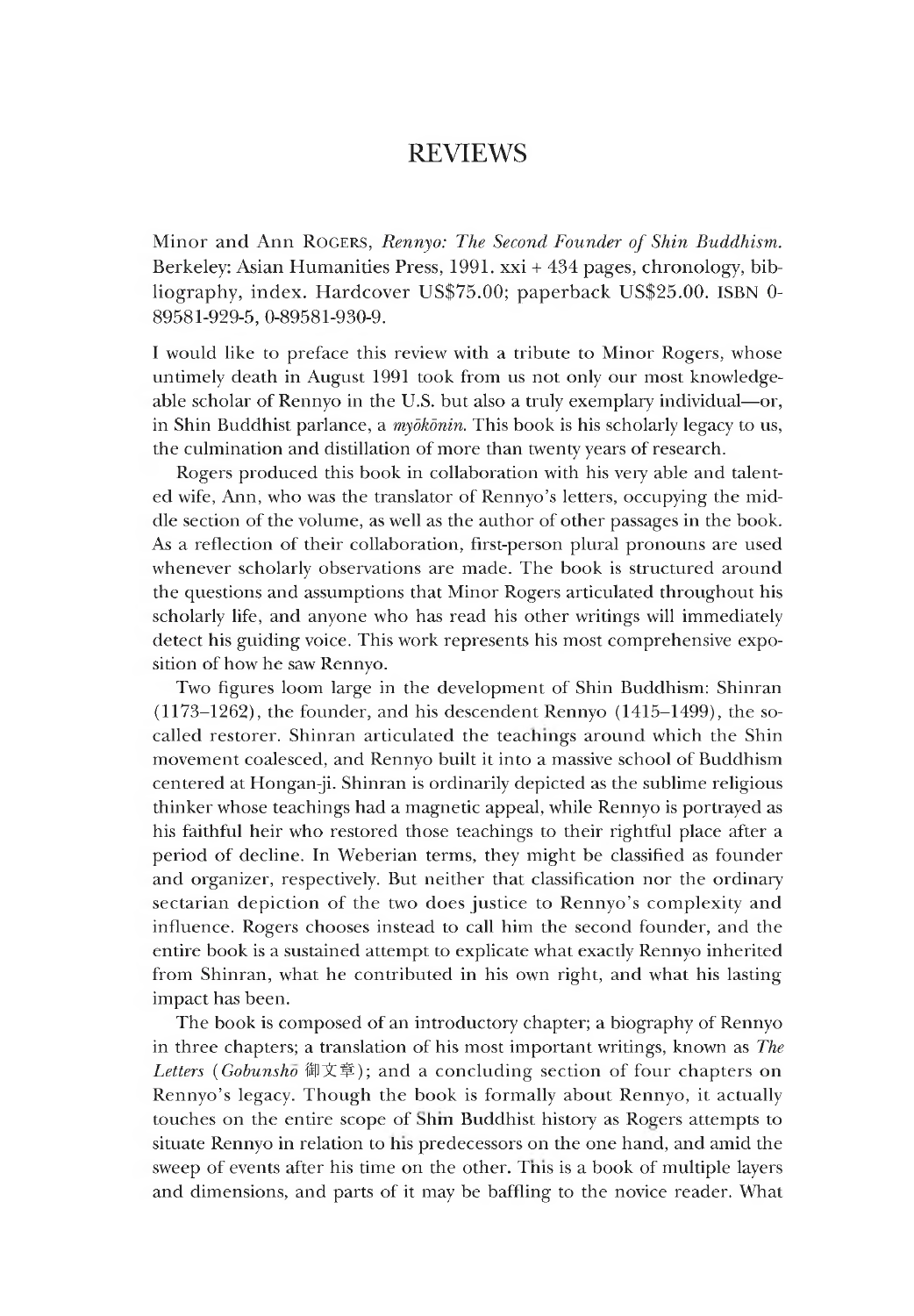we have in it is Rogers's scholarly reflections from decades of work, some inspired by his reading of Rennyo directly, others by the vast secondary literature on the subject, still others by his view of Shin Buddhism as a whole, and yet others by his perennial interest in the problem of being religious in a religiously plural world. Thus, under the rubric of studying Rennyo we see a much larger enterprise: an attempt to assess the course of Shin Buddhist history in both its triumphs and its failings.

The introductory chapter sets the stage for this larger story. In it Rogers observes that Shin traditionalists differ dramatically from secular historians in their portrayal of Rennyo. The former usually present him as the fulfiller of Shinran's dream to convey the liberating message of Amida Buddha's primal vow to the world. The latter tend to contrast him to Shinran, depicting him as a skillful leader determined to consolidate political and religious authority in the Hongan-ji. The problem of the true character of Rennyo extends to his teachings as well. Do they contain the same import as Shinran's, or are they fundamentally different? Rogers acknowledges some validity in each viewpoint and seeks to do justice to both. His basic argument is that there is an undeniable continuity between Shinran's and Rennyo's teachings, so that sectarian proponents who proclaim a common message are justified in doing so. But at the same time Rogers recognizes ways in which Rennyo recast and extended Shinran's ideas, thereby making his own teachings distinct.

The biography of Rennyo presented in the next section divides his life into three phases: his early training, his retreat at Yoshizaki, and his consolidation of the Shin school in his old age. This section is well grounded in (and occasionally dominated by) primary sources—specifically, Rennyo's letters and the accounts of sayings and occurrences in his life compiled by his children and grandchildren. It also draws judiciously from Japan's extensive secondary literature. As a youth Rennyo lived in modest circumstances at Hongan-ji and was initiated into the teachings of Shinran and others primarily by copying religious texts under the tutelage of his father. In 1465, soon after assuming the position of head priest, Rennyo was plunged into a crisis when militant religious partisans from Mt. Hiei's Enryaku-ji attacked and destroyed the Hongan-ji. Rennyo was sent fleeing into the provinces, and eventually took refuge in the remote hamlet of Yoshizaki along the Japan Sea in 1471. There, as warfare raged in Kyoto and spilled over into the countryside, Rennyo sought to consolidate Shin adherents under his leadership and to communicate effectively with them.

Historians generally see Rennyo's four-year stay in this region as the starting point of the *ikko ikki* 一向一揆, leagues of Shin Buddhists who organized themselves politically and militarily and who ultimately took over Kaga Province for ninety years. Rogers goes beyond the *ikko ikki* phenomenon to identify the Yosnizaki sojourn as the most creative period in Rennyo's religious thinking. In a steady stream of letters sent out to congregations and individuals he articulated his understanding of faith. He presented it not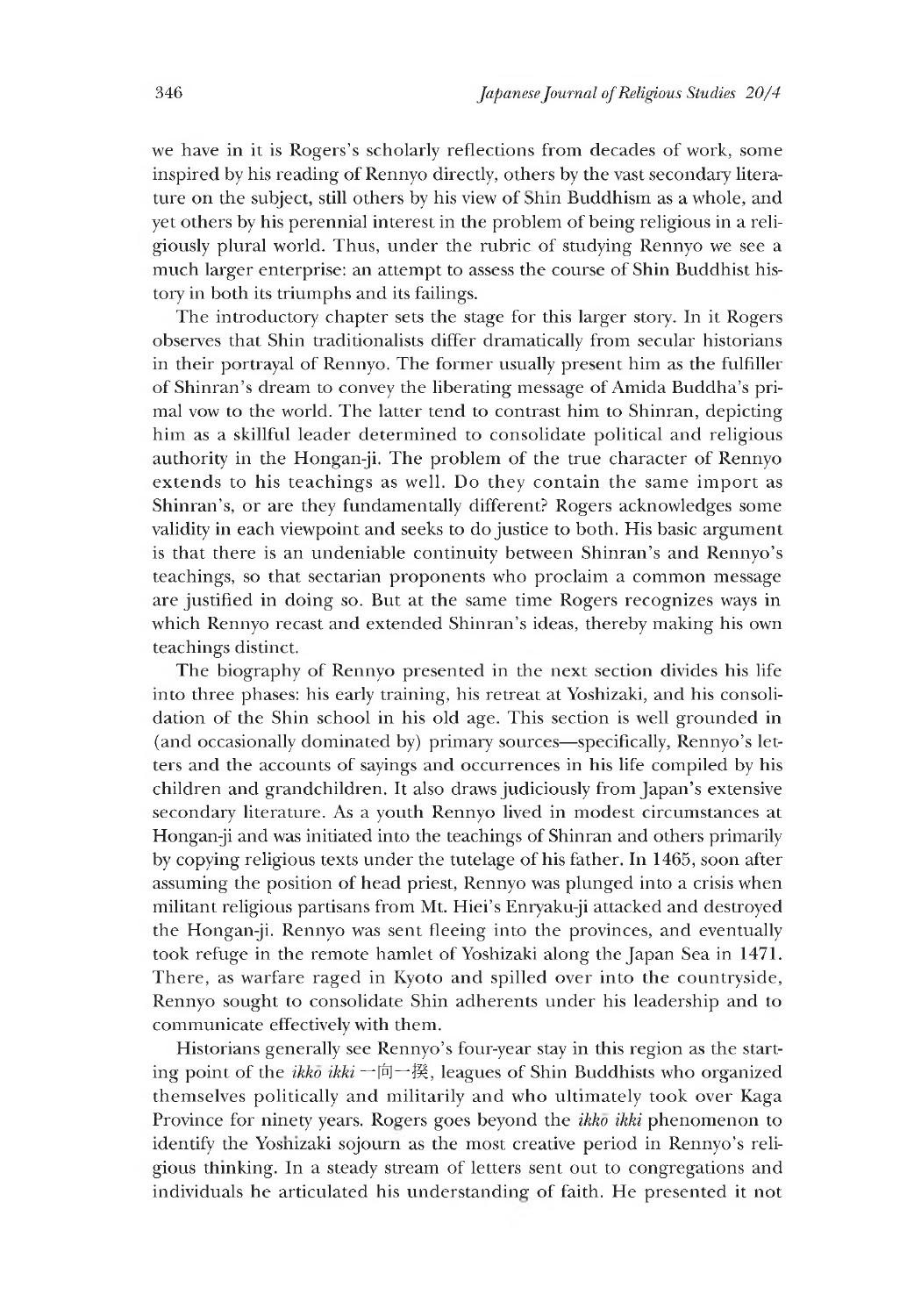only as a personal bonding with Amida Buddha, similar to Shinran's view, but also as devotion to the Hongan-ji and as the observance of social obligations. This explication of faith, linking introspective experience and social responsibility, became the orthodox interpretation for the Shin school from this period on.

Rennyo returned to the Kyoto region in 1475 and five years later orchestrated the building of an enormous and resplendent new Hongan-ji. This rebuilding of the temple, as well as the expansion of the Shin school to nationwide proportions, are the accomplishments for which he is best remembered. But Rogers is quick to emphasize that Rennyo's teachings were also a major contribution. They provided a religious pivot for this massive sectarian organization to revolve around. They were disseminated throughout the school via a stream of pastoral letters that continued up to Rennyo's death. In them, both the theme of a personal bonding with Amida expressed in the doctrine of *kihd ittai* 機法—体,i.e., the unity in *nenbutsu* of the person and the Dharma—and the theme of social obligations (reflected in rules of conduct, or *okite*, which all Shin adherents should follow) are stressed repeatedly, just as they were in the Yoshizaki period. Rogers does a particularly good job at demonstrating how this socially grounded faith translated into a communal religious experience each year at the *hoonko* 報恩講, the weeklong commemoration of Shinran's death at Hongan-ji attended by multitudes of adherents. A number of Rennyo's letters were drafted as brief sermons to be read specifically on those occasions. When Rennyo died in 1499, his primary legacy from a religious standpoint was this great corpus of letters, which stood as the authoritative interpretation of Shinran's teachings for the Shin school.

The middle section of the book is in some respects the heart of the work. It provides a full English translation of the *Gobunsho,* entitled *The Letters.* This important collection was originally compiled within decades of Rennyo's death by one of his grandsons, Ennyo (1491-1521). Out of hundreds of letters, eighty were singled out because of their religious content, arranged more or less in chronological order, and edited into a five-fascicle work. To sit down and read the entire collection can be a bit tedious because of the considerable repetition among the letters. But if read separately, so as to savor their meaning, they are much more powerful. Each letter, after all, was written as a distinct and independent message.

What always strikes me when I read the letters is how different they are in form and tone from shinran's writings. Shinran's doctrinal works are dense and sometimes unintelligible to the ordinary reader. They are laden with scriptural quotations and abstract religious categories. Even his letters, which are the most accessible of his writings, frequently soar into the doctrinal stratosphere. Rennyo's letters, by contrast, are warm, solicitous, and conversational in tone. They mix religious instruction with practical advice and down-to-earth imagery, and they exude a feeling of human concern and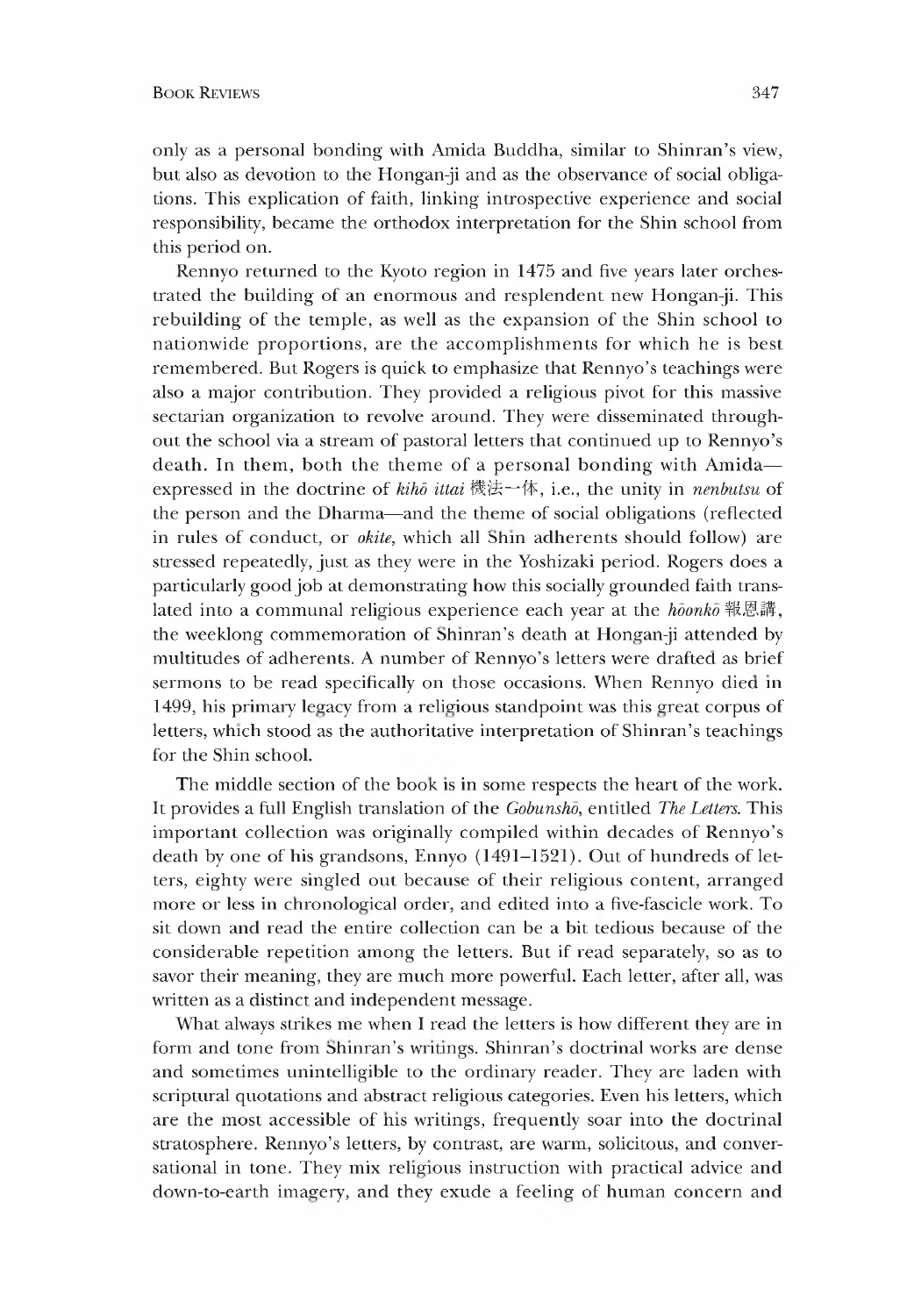understanding. Even when they present doctrinal concepts, they do not seem as elusive and recondite as shinran?s explanations. Rennyo's great talent was to translate Shin ideas into a popular idiom, and to this day his letters, when read aloud, evoke a powerful emotive response in Shin adherents, unmatched by other writings in the school. In fact, until the nineteenth and twentieth centuries, when shinran was lionized anew for his religious genius, Rennyo's letters were the most widely recognized summation of Shin Buddhism. Thus if you want to know what ordinary Shin Buddhists have understood as their tenets through most of their history and what many still look to today, Rennyo's letters are probably a better indicator than Shinran's writings.

It is impossible to describe all of the letters, but I might mention a few that I find particularly interesting and significant. Letter 1-2, "On becoming a priest in the aspiration for buddhahood," is a brief statement of Shin Buddhism's basic premise: that aspiration for buddhahood does not require renunciation of family and other worldly attachments, but involves an awakening of faith in the person and its ensuing sense of gratitude. What is noteworthy about this letter is how skillfully it renders Shin technical terminology and doctrinal statements into a clear, simple, and comprehensible explanation of Shin religious life. Letter IV-8, "On eight items," is a fine example of the sermonette letters Rennyo would compose for the annual *hoonko* service commemorating Shinran's death. In content, it addresses such diverse topics as the realization of faith, the *kihd ittai* bond with Amida found in the *nenbutsu*, communal reinforcement of one's faith, discretion in one's interactions with outsiders, and the problem of overdrinking and drunkenness among priests.

Letter V-12, "On [Amida's] sleeve," is a succinct description of the entire faith process: reflection on one's evil and hopeless condition; entrusting oneself to Amida for buddhahood in the afterlife; the experience of being embraced by Amida never to be abandoned; a sense of reassurance and fulfillment in faith; and gratitude for the Buddha's benevolence as one intones the *nenbutsu.* Similar descriptions appear throughout Rennyo's letters, and are frequently expressed in powerful and effective imagery, as in this case the image of one holding fast to Amida's sleeve in a state of reliance. (Incidentally, this image of clinging to Amida's sleeve may have been problematic to early modern interpreters of shinran, for it does not convey the Other-Power character of faith as emphatically as they would like. Rennyo himself considered it perfectly consistent with Shinran's teaching of Other-Power.) Finally, Letter V-16, "On white bones," is one of the classics of the collection. It conveys in simple and moving narrative the universal Buddhist message of the fleeting existence of humans, ephemeral as a dewdrop in the morning sun. Because of impermanence and uncertainty in life, people feel an urgency as they entrust themselves to Amida.

The translation of the letters by Ann Rogers is clear and accurate, and in many places bears an elegant simplicity. Rogers has obviously striven to make the translation readable and affective, just as the original letters are, but at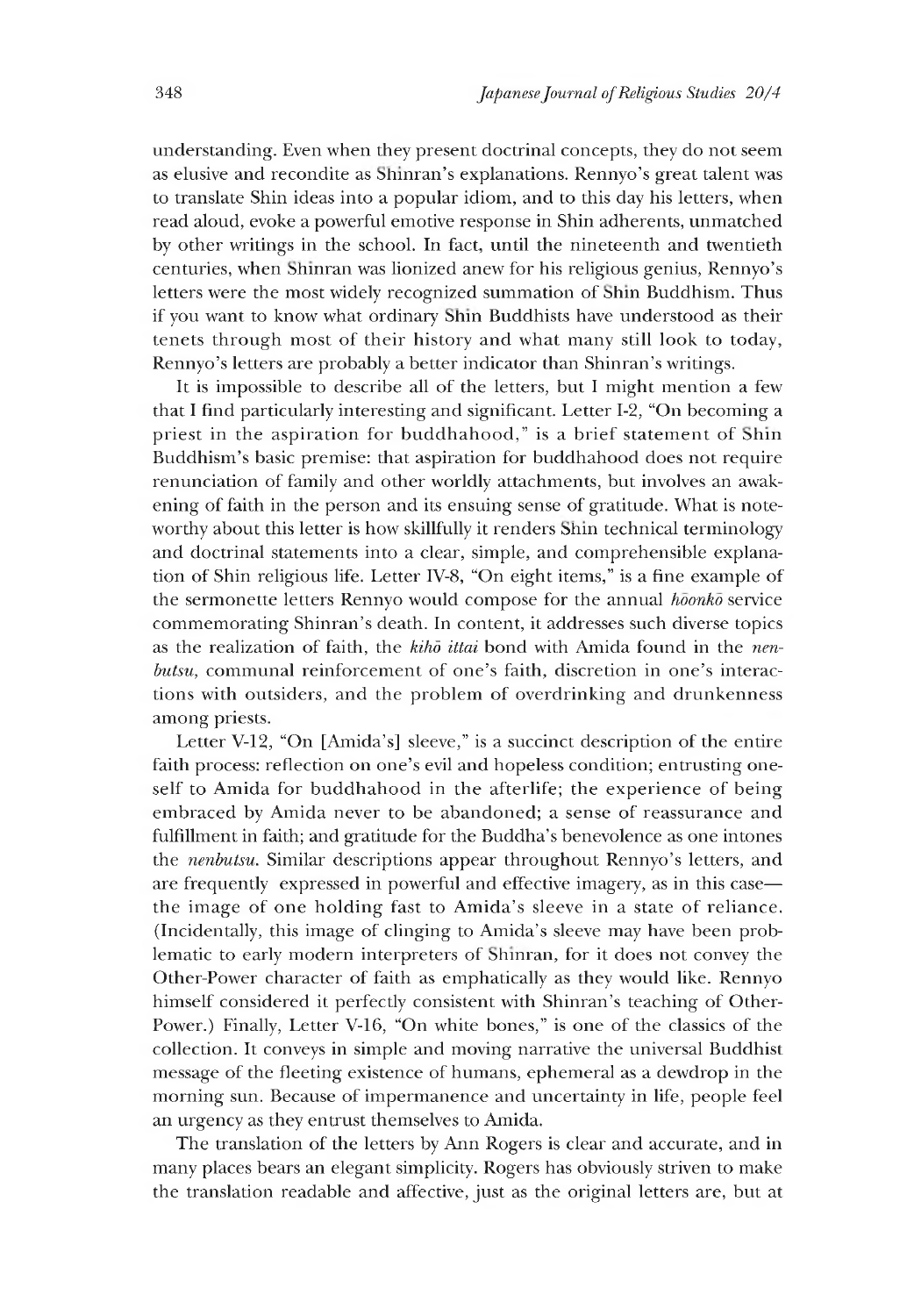the same time has adhered fairly closely to their grammar and vocabulary. For specialized religious expressions, Rogers occasionally adopts the doctrinally scrupulous (though not so poetic) terminology of the Shin Buddhism Translation Series, such as "practicer" for *gyoja* 行者 and "one thoughtmoment of faith" for *shin no ichinen* 信の—念. Notes to the letters sometimes mirror those found in Izumoji 1978, acknowledged in Rogers's introduction to the translation. Overall, this segment of the book is a fine piece of scholarship, and it will stand as the authoritative translation of Rennyo's letters for many years to come.

The final section of the booK is a collection of four essays on various topics relating to the Shin school after Rennyo's time. Ihey deal successively with the transformation of Rennyo's letters into scripture, the importance and complexity of gratitude as an aspect of Shin religious life, the integration of nationalistic values into Shin Buddhism during the prewar period, and the diverse places that Rennyo's ideas appear in popular culture during the postwar period. In these chapters Rogers explores how Rennyo has been woven into the fabric of Shin Buddhism over the centuries. They also deal with how the school has changed, sometimes for the better and sometimes for the worse. More than the earlier parts of the book, this section moves beyond the topic of Rennyo and examines the evolving character of Shin Buddhism amid the institutional rigidity of the Tokugawa period (1600-1867), the secularizing trends of the Meiji period (1868-1912), the ultra-nationalism of the 1930s and 1940s, and the rapid changes of the postwar years.

These last four chapters offer much food for thought. The chapter on gratitude is one that I find especially thought-provoking. In Shin Buddhism, gratitude and a sense of indebtedness to the Buddha (as well as to one's religious mentors, to one's parents, and to everything that aids and sustains one) are seen as natural extensions and expressions of raith. Rogers follows standard Shin scholarship in tracing this emphasis on gratitude to Shinran. But he goes on to show that gratitude came to be associated with social obligation as well, especially in Rennyo's teachings. One observation I would make in passing is that, considering how frequently Rennyo mentioned gratitude in his letters compared to Sninran in his writings, Rennyo may have had a greater impact on instituting gratitude as a core element in Shin Buddhism than Shinran did. One significant point that Rogers makes is that, the more gratitude became associated with conformity to social norms, the more Shin followers became submissive to sectarian and secular authorities. Such social ramifications of gratitude are sometimes overlooked by doctrinal scholars.

Rogers's entire work is impressive and important, but there are a couple of questions I would like to raise concerning his assumptions. The first has to do with the differences he sees between Shinran and Rennyo. Rogers draws his depiction of Shinran primarily from the innovative interpretation of Ueda Yoshifumi and the Shin Buddhist Translation Series, stressing Shinran's idea of faith as a transformative experience within. On the basis of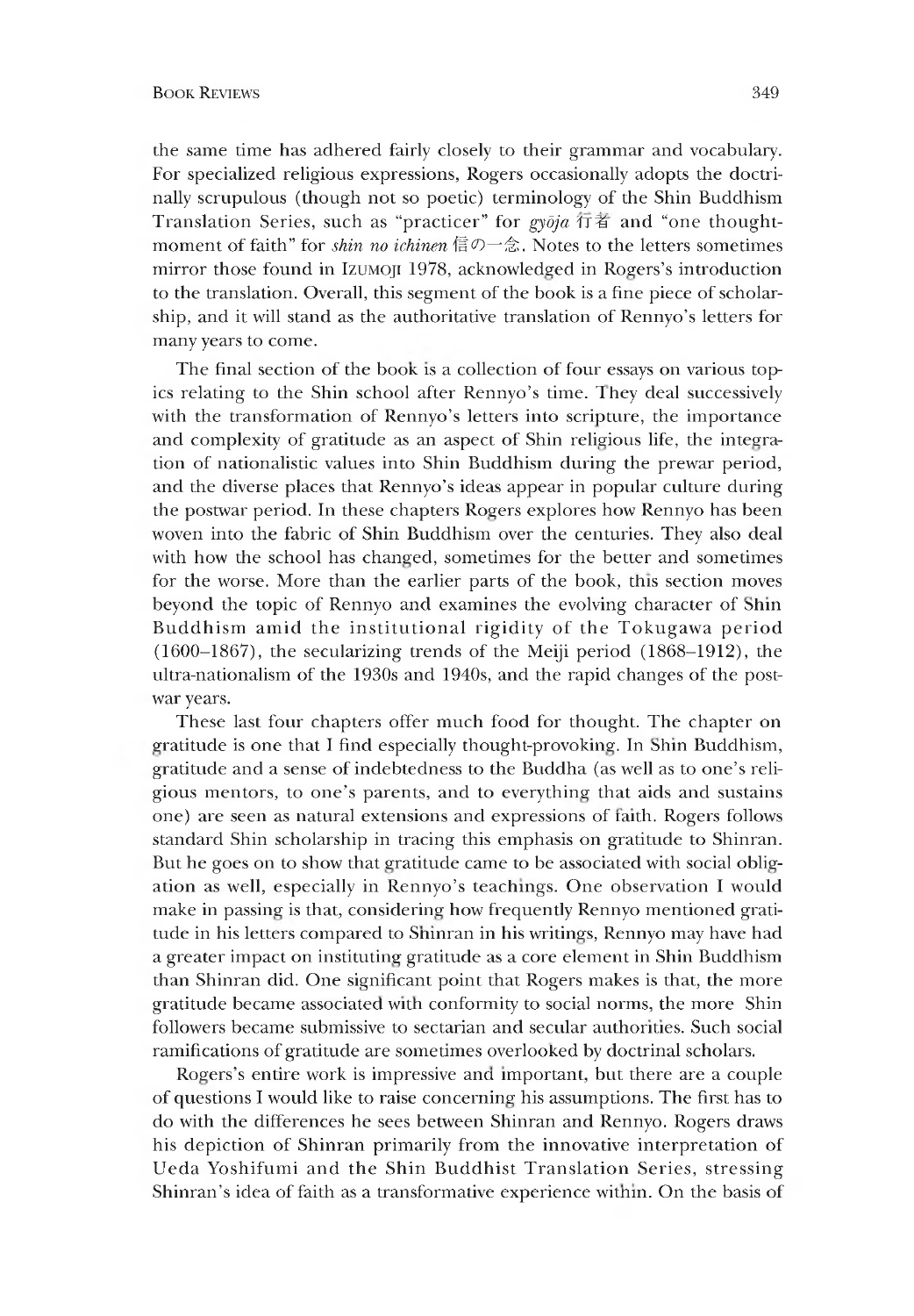this interpretation, it is easy to distance Shinran from Rennyo. Faith for shinran is defined as personal and individualistic, whereas for Rennyo it is group-nurtured and group-supported. Ihis assumption is shared by many Japanese scholars, including doctrinal specialists and social historians. Shinran's writings, however, are so dominated by doctrinal speculation and scriptural explication that his views on how faith functions in a social context are actually rather obscure. The few works that do touch on real-life situations sometimes indicate that he was something of a rebel, but at other times reveal him to be supportive of mainstream social values, including groupcentered religious activity. This latter evidence hints that Shinran may have been more amenable to a communal understanding of faith than Rogers credits him with. If that is true, his views may be closer to Rennyo's than scholars generally admit.

The second question to raise concerns Rennyo's role in the unfortunate developments of the Hongan-ji in early-modern and modern times. Secular historians are rather critical of the authoritarian tendencies that developed in the Shin religious hierarchy during the Tokugawa period and of shin's complicity in the ultranationalism of World War II. From the point of view of contemporary democratic and egalitarian values, these are treated as dark chapters in Shin Buddhism's history. The way Rogers's book is constructed, it leads the reader from Rennyo's articulation of the social, political, and communal character of Shinran's teachings to the more manipulative uses of them in later times. Though Rogers himself may not intend it, one could easily get the impression that Rennyo's teachings facilitated or even precipitated this "corruption" of the tradition. That is certainly the way many people see it, and it is the reason there has been such a strong "back-to-Shinran" impulse in the Shin school in the postwar period. One might ask, however, whether Rennyo deserves the blame for these dubious developments. Could it be that these events were a distortion of his teachings, in addition to Shinran's, and that both of them would have disapproved? Unfortunately, modern scholarship has opened such a chasm between Shinran and Rennyo that it is difficult to get a sympathetic reading of Rennyo nowadays.

Rogers himself is well aware of the present-day popularity of Shinran and the relative neglect of Rennyo. Even though he concurs with many of the distinctions that contemporary scholars draw between shinran and Rennyo, Rogers invites readers to appreciate Rennyo's accomplishments and to understand his accommodations:

Shinran and Rennyo, in emphasizing the individual and the group respectively, represent models of piety essential for the development of any religious body. Those advocating a return to Shinran, in discounting the contribution made by Rennyo, may be forsaking hard, practical issues for an illusory world of pure religion. In addition, they may fail to take into account deeply-rooted cultural factors exacerbating Rennyo's dilemma, namely the difficulty of differentiating—even minimally—the mix of political and religious aspects of